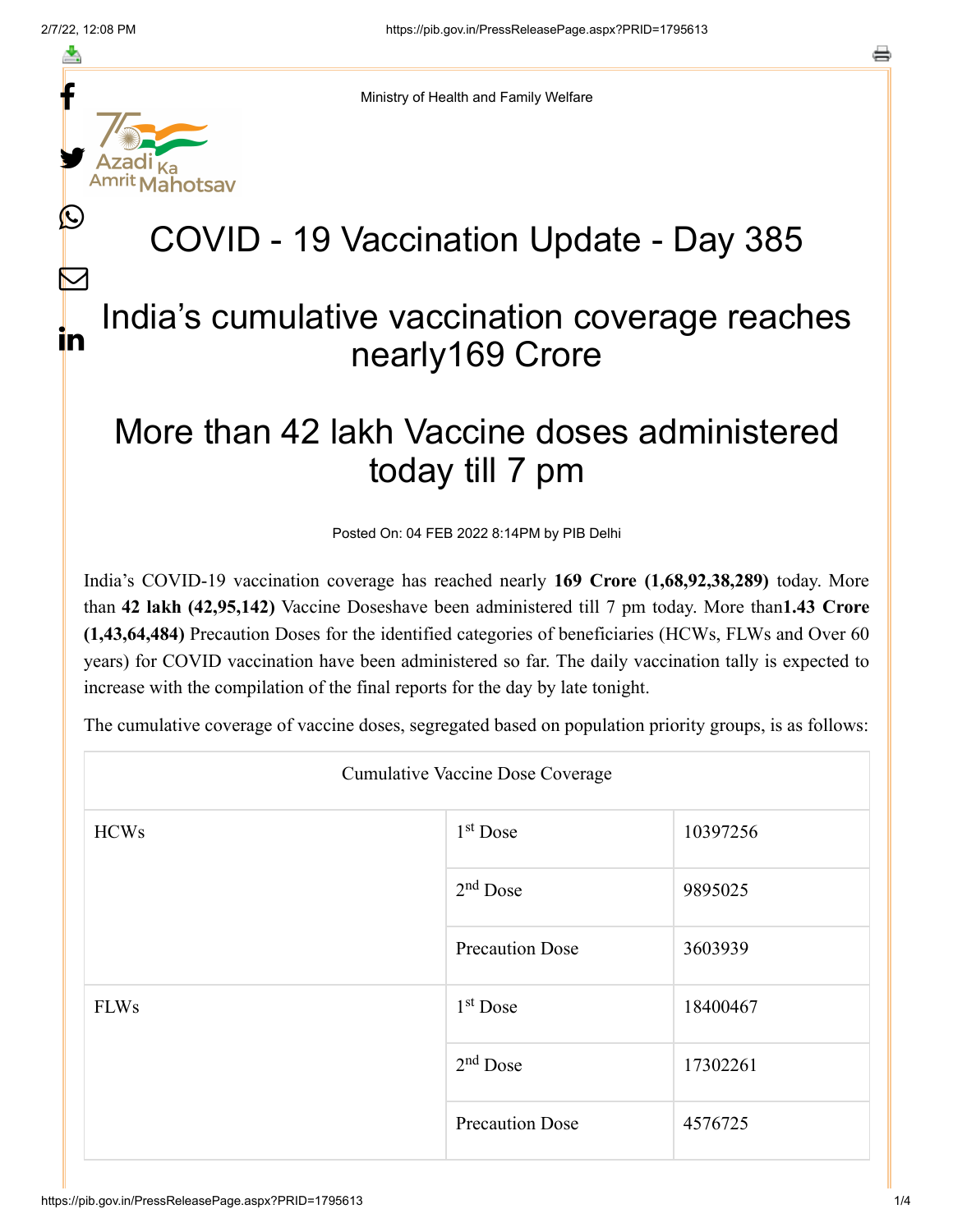| f<br>$\bf \Omega$ | Age Group 15-18 years                        | $1st$ Dose             | 48766821   |
|-------------------|----------------------------------------------|------------------------|------------|
|                   |                                              | $2nd$ Dose             | 4502331    |
|                   | Age Group 18-44 years                        | 1 <sup>st</sup> Dose   | 543976172  |
|                   |                                              | $2nd$ Dose             | 413897292  |
| in                | Age Group 45-59 years                        | 1 <sup>st</sup> Dose   | 200832252  |
|                   |                                              | $2nd$ Dose             | 173528926  |
|                   | Over 60 years                                | 1 <sup>st</sup> Dose   | 125265634  |
|                   |                                              | $2nd$ Dose             | 108109368  |
|                   |                                              | <b>Precaution Dose</b> | 6183820    |
|                   | Cumulative 1 <sup>st</sup> dose administered |                        | 947638602  |
|                   | Cumulative 2 <sup>nd</sup> dose administered |                        | 727235203  |
|                   | <b>Precaution Dose</b>                       |                        | 14364484   |
|                   | Total                                        |                        | 1689238289 |

Today's achievement in the vaccination exercise, segregated by population priority groups, is as follows:

| Date: 4 <sup>th</sup> February, 2022 (385 <sup>th</sup> Day) |                        |       |  |
|--------------------------------------------------------------|------------------------|-------|--|
| <b>HCWs</b>                                                  | $1st$ Dose             | 261   |  |
|                                                              | $2nd$ Dose             | 3557  |  |
|                                                              | <b>Precaution Dose</b> | 40599 |  |

Г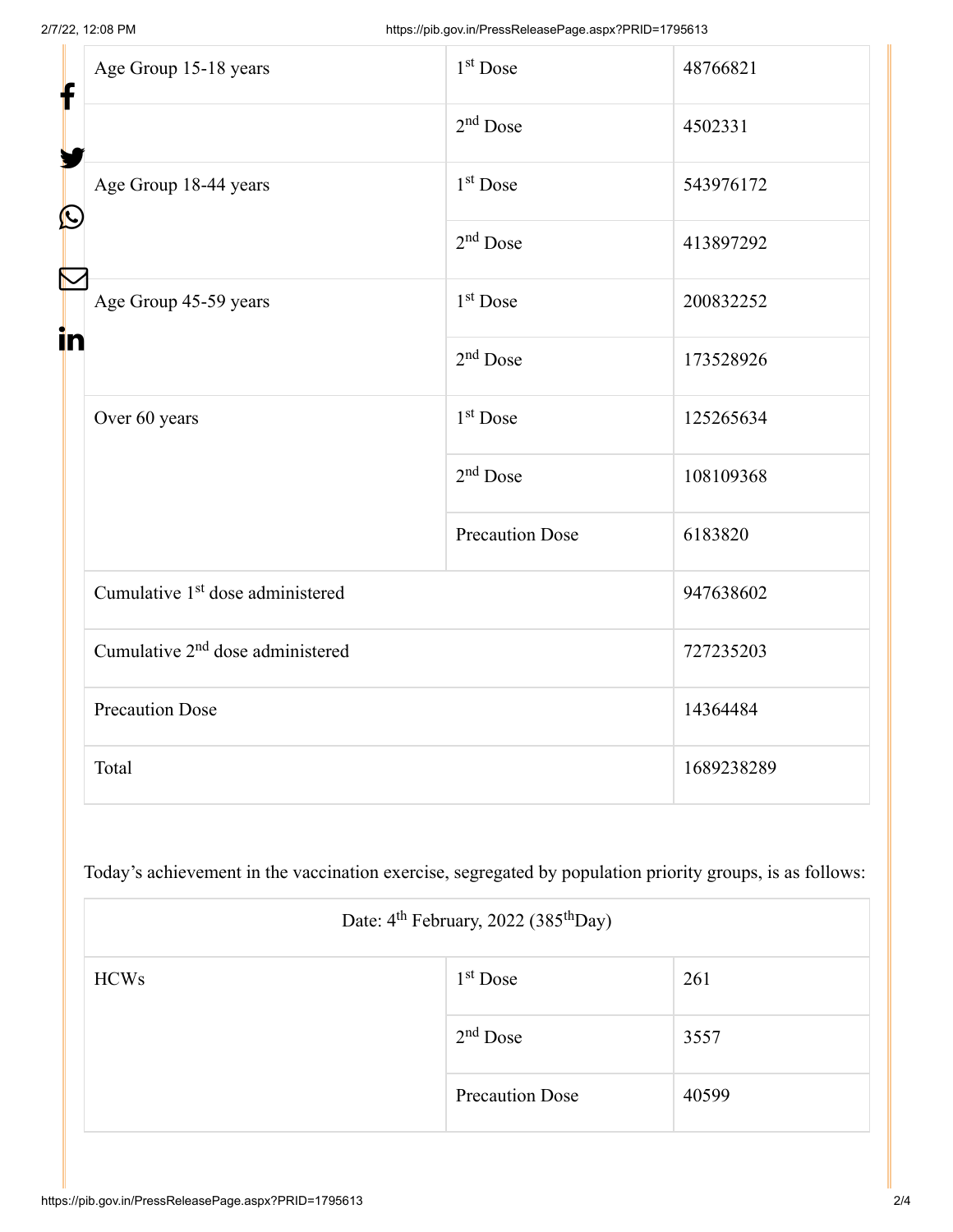| f            | <b>FLWs</b>                                  | 1 <sup>st</sup> Dose   | 943     |  |
|--------------|----------------------------------------------|------------------------|---------|--|
|              |                                              | $2nd$ Dose             | 9136    |  |
|              |                                              | <b>Precaution Dose</b> | 174574  |  |
| $\bf \Omega$ | Age Group 15-18 years                        | $1st$ Dose             | 393168  |  |
|              |                                              | $2nd$ Dose             | 972762  |  |
| in           | Age Group 18-44 years                        | $1st$ Dose             | 470007  |  |
|              |                                              | $2nd$ Dose             | 1350088 |  |
|              | Age Group 45-59 years                        | $1st$ Dose             | 85917   |  |
|              |                                              | $2nd$ Dose             | 313381  |  |
|              | Over 60 years                                | 1 <sup>st</sup> Dose   | 59985   |  |
|              |                                              | $2nd$ Dose             | 186328  |  |
|              |                                              | <b>Precaution Dose</b> | 234436  |  |
|              | Cumulative 1 <sup>st</sup> dose administered |                        | 1010281 |  |
|              | Cumulative 2 <sup>nd</sup> dose administered |                        | 2835252 |  |
|              | <b>Precaution Dose</b>                       |                        | 449609  |  |
|              | Total                                        |                        | 4295142 |  |

The vaccination exercise as a tool to protect the most vulnerable population groups in the country from COVID-19 continues to be regularly reviewed and monitored at the highest level.

\*\*\*\*

**MV**